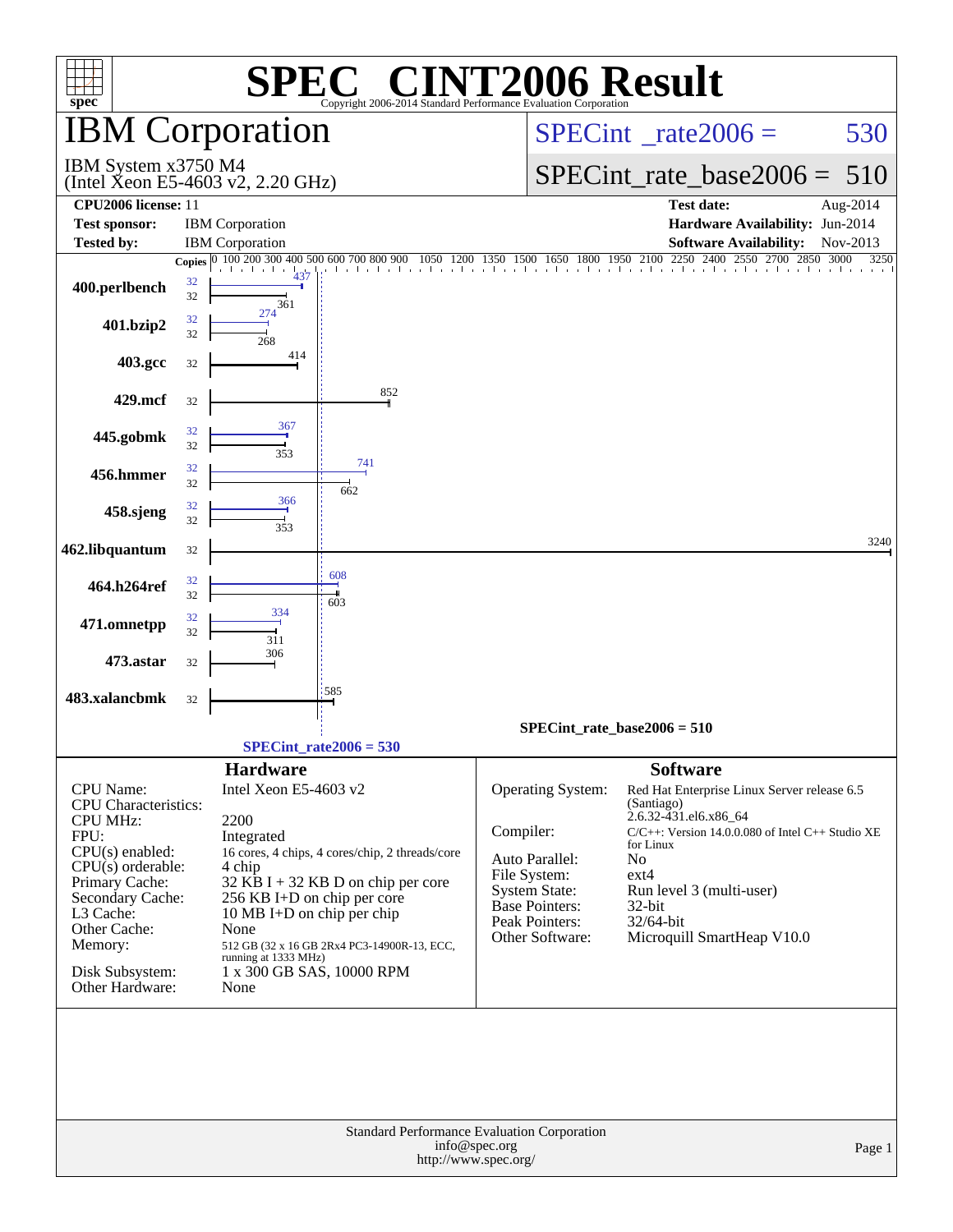

## IBM Corporation

## SPECint rate $2006 = 530$

#### IBM System x3750 M4

(Intel Xeon E5-4603 v2, 2.20 GHz)

[SPECint\\_rate\\_base2006 =](http://www.spec.org/auto/cpu2006/Docs/result-fields.html#SPECintratebase2006) 510

**[CPU2006 license:](http://www.spec.org/auto/cpu2006/Docs/result-fields.html#CPU2006license)** 11 **[Test date:](http://www.spec.org/auto/cpu2006/Docs/result-fields.html#Testdate)** Aug-2014 **[Test sponsor:](http://www.spec.org/auto/cpu2006/Docs/result-fields.html#Testsponsor)** IBM Corporation **[Hardware Availability:](http://www.spec.org/auto/cpu2006/Docs/result-fields.html#HardwareAvailability)** Jun-2014 [Tested by:](http://www.spec.org/auto/cpu2006/Docs/result-fields.html#Testedby) IBM Corporation **[Software Availability:](http://www.spec.org/auto/cpu2006/Docs/result-fields.html#SoftwareAvailability)** Nov-2013

#### **[Results Table](http://www.spec.org/auto/cpu2006/Docs/result-fields.html#ResultsTable)**

|                  | <b>Base</b>   |                |            |                |       |                                                                                                          |       | <b>Peak</b>   |                |              |                |              |                |              |
|------------------|---------------|----------------|------------|----------------|-------|----------------------------------------------------------------------------------------------------------|-------|---------------|----------------|--------------|----------------|--------------|----------------|--------------|
| <b>Benchmark</b> | <b>Copies</b> | <b>Seconds</b> | Ratio      | <b>Seconds</b> | Ratio | <b>Seconds</b>                                                                                           | Ratio | <b>Copies</b> | <b>Seconds</b> | <b>Ratio</b> | <b>Seconds</b> | <b>Ratio</b> | <b>Seconds</b> | <b>Ratio</b> |
| 400.perlbench    | 32            | 866            | 361        | 866            | 361   | 865                                                                                                      | 361   | 32            | 715            | 437          | 722            | 433          | 714            | 438          |
| 401.bzip2        | 32            | 1152           | 268        | 1150           | 269   | 1151                                                                                                     | 268   | 32            | 1125           | 274          | 1126           | 274          | 1127           | 274          |
| $403.\text{gcc}$ | 32            | 622            | 414        | 621            | 415   | 623                                                                                                      | 413   | 32            | 622            | 414          | 621            | 415          | 623            | 413          |
| $429$ .mcf       | 32            | 344            | 848        | 342            | 852   | 342                                                                                                      | 853   | 32            | 344            | 848          | 342            | 852          | 342            | 853          |
| $445$ .gobmk     | 32            | 952            | 352        | 940            | 357   | 951                                                                                                      | 353   | 32            | 908            | 370          | 933            | 360          | 916            | 367          |
| 456.hmmer        | 32            | 451            | 663        | 451            | 661   | 451                                                                                                      | 662   | 32            | 403            | 741          | 402            | 742          | 403            | 741          |
| $458$ .sjeng     | 32            | 1099           | 352        | 1096           | 353   | 1098                                                                                                     | 353   | 32            | 1046           | 370          | 1058           | 366          | 1063           | 364          |
| 462.libquantum   | 32            | 205            | 3240       | 205            | 3240  | 205                                                                                                      | 3240  | 32            | 205            | 3240         | 205            | 3240         | 205            | 3240         |
| 464.h264ref      | 32            | 1158           | 612        | 1175           | 603   | 1180                                                                                                     | 600l  | 32            | 1167           | 607          | 1164           | 608          | 1164           | 608          |
| 471.omnetpp      | 32            | 643            | 311        | 640            | 312   | 644                                                                                                      | 311   | 32            | 599            | 334          | 600            | 333          | 599            | 334          |
| 473.astar        | 32            | 733            | 306        | 736            | 305   | 733                                                                                                      | 306   | 32            | 733            | 306          | 736            | 305          | 733            | <b>306</b>   |
| 483.xalancbmk    | 32            | 377            | <b>585</b> | 378            | 584   | 375                                                                                                      | 589   | 32            | 377            | 585          | 378            | 584          | 375            | 589          |
|                  |               |                |            |                |       | Results appear in the order in which they were run. Bold underlined text indicates a median measurement. |       |               |                |              |                |              |                |              |

#### **[Submit Notes](http://www.spec.org/auto/cpu2006/Docs/result-fields.html#SubmitNotes)**

 The numactl mechanism was used to bind copies to processors. The config file option 'submit' was used to generate numactl commands to bind each copy to a specific processor. For details, please see the config file.

### **[Operating System Notes](http://www.spec.org/auto/cpu2006/Docs/result-fields.html#OperatingSystemNotes)**

Stack size set to unlimited using "ulimit -s unlimited"

#### **[Platform Notes](http://www.spec.org/auto/cpu2006/Docs/result-fields.html#PlatformNotes)**

 Operating Mode set to Maximum Perfomance in BIOS Sysinfo program /cpu2006.1.2\_14.0\_aug2013/config/sysinfo.rev6818 \$Rev: 6818 \$ \$Date:: 2012-07-17 #\$ e86d102572650a6e4d596a3cee98f191 running on Larry-KongIVB Wed Aug 6 16:47:59 2014 This section contains SUT (System Under Test) info as seen by some common utilities. To remove or add to this section, see:

<http://www.spec.org/cpu2006/Docs/config.html#sysinfo>

 From /proc/cpuinfo model name : Intel(R) Xeon(R) CPU E5-4603 v2 @ 2.20GHz 4 "physical id"s (chips) 32 "processors" cores, siblings (Caution: counting these is hw and system dependent. The following excerpts from /proc/cpuinfo might not be reliable. Use with caution.) cpu cores : 4 Continued on next page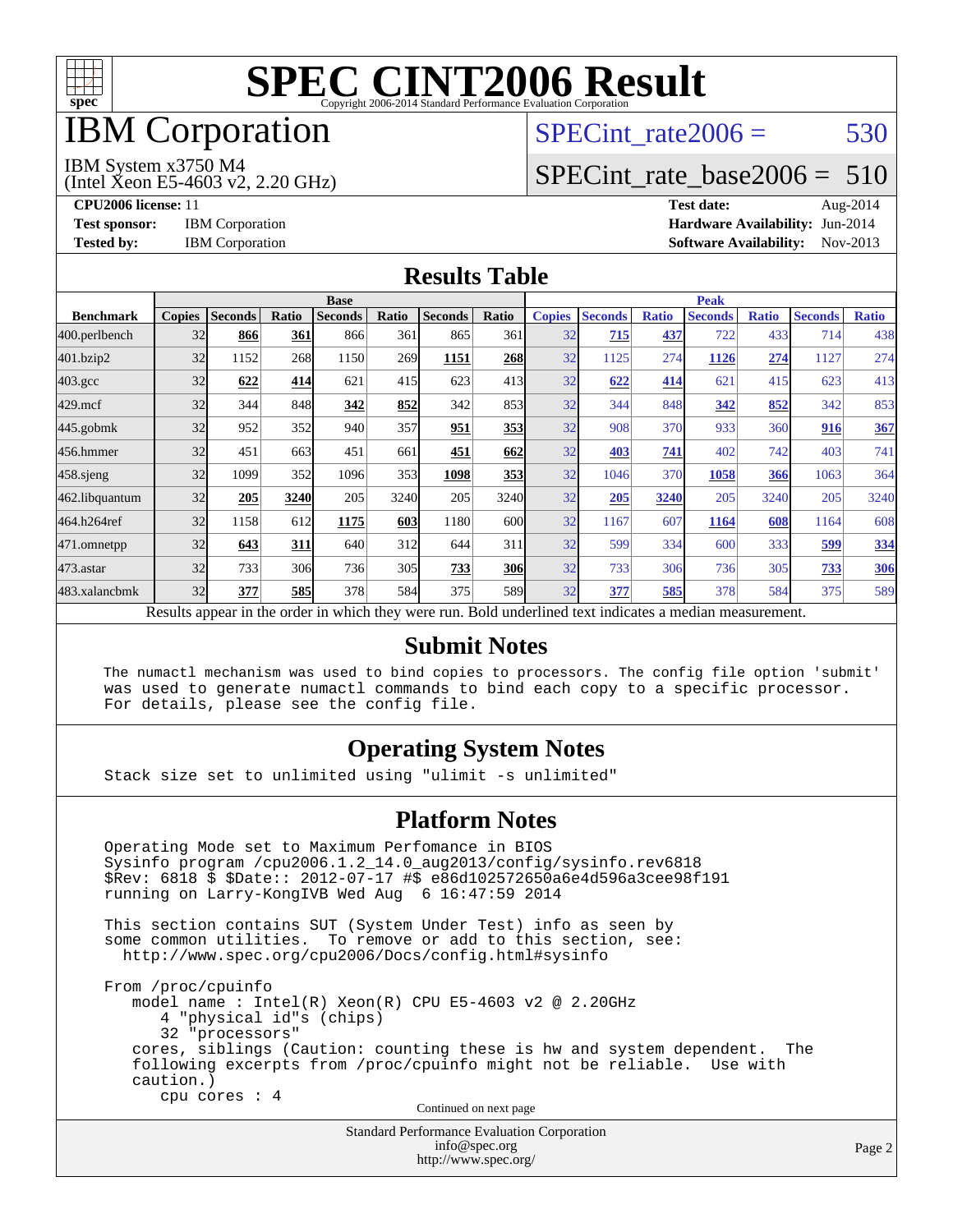

IBM Corporation

SPECint rate $2006 = 530$ 

(Intel Xeon E5-4603 v2, 2.20 GHz) IBM System x3750 M4

[SPECint\\_rate\\_base2006 =](http://www.spec.org/auto/cpu2006/Docs/result-fields.html#SPECintratebase2006) 510

**[Tested by:](http://www.spec.org/auto/cpu2006/Docs/result-fields.html#Testedby)** IBM Corporation **[Software Availability:](http://www.spec.org/auto/cpu2006/Docs/result-fields.html#SoftwareAvailability)** Nov-2013

**[CPU2006 license:](http://www.spec.org/auto/cpu2006/Docs/result-fields.html#CPU2006license)** 11 **[Test date:](http://www.spec.org/auto/cpu2006/Docs/result-fields.html#Testdate)** Aug-2014 **[Test sponsor:](http://www.spec.org/auto/cpu2006/Docs/result-fields.html#Testsponsor)** IBM Corporation **[Hardware Availability:](http://www.spec.org/auto/cpu2006/Docs/result-fields.html#HardwareAvailability)** Jun-2014

#### **[Platform Notes \(Continued\)](http://www.spec.org/auto/cpu2006/Docs/result-fields.html#PlatformNotes)**

 siblings : 8 physical 0: cores 0 1 2 3 physical 1: cores 0 1 2 3 physical 2: cores 0 1 2 3 physical 3: cores 0 1 2 3 cache size : 10240 KB From /proc/meminfo MemTotal: 529089020 kB HugePages\_Total: 0<br>Hugepagesize: 2048 kB Hugepagesize: /usr/bin/lsb\_release -d Red Hat Enterprise Linux Server release 6.5 (Santiago) From /etc/\*release\* /etc/\*version\* redhat-release: Red Hat Enterprise Linux Server release 6.5 (Santiago) system-release: Red Hat Enterprise Linux Server release 6.5 (Santiago) system-release-cpe: cpe:/o:redhat:enterprise\_linux:6server:ga:server uname -a: Linux Larry-KongIVB 2.6.32-431.el6.x86\_64 #1 SMP Sun Nov 10 22:19:54 EST 2013 x86\_64 x86\_64 x86\_64 GNU/Linux run-level 3 Aug 6 16:47 SPEC is set to: /cpu2006.1.2\_14.0\_aug2013 Filesystem Type Size Used Avail Use% Mounted on /dev/mapper/vg\_larrykongivb-lv\_root ext4 264G 100G 151G 40% / Additional information from dmidecode: BIOS IBM -[KOE141AUS-1.50]- 05/03/2014 Memory: 31x Micron 36JSF2G72PZ-1G9E1 16 GB 1333 MHz 2 rank 16x Not Specified Not Specified 1x Samsung M393B2G70QH0-CMA 16 GB 1333 MHz 2 rank (End of data from sysinfo program)

#### **[General Notes](http://www.spec.org/auto/cpu2006/Docs/result-fields.html#GeneralNotes)**

Environment variables set by runspec before the start of the run: LD\_LIBRARY\_PATH = "/cpu2006.1.2\_14.0\_aug2013/libs/32:/cpu2006.1.2\_14.0\_aug2013/libs/64:/cpu2006.1.2\_14.0\_aug2013/sh" Binaries compiled on a system with 1x Core i7-860 CPU + 8GB memory using RedHat EL 6.4

 Transparent Huge Pages enabled with: echo always > /sys/kernel/mm/redhat\_transparent\_hugepage/enabled Filesystem page cache cleared with:<br>echo 1> /proc/sys/vm/drop cac /proc/sys/vm/drop\_caches runspec command invoked through numactl i.e.: Continued on next page

> Standard Performance Evaluation Corporation [info@spec.org](mailto:info@spec.org) <http://www.spec.org/>

Page 3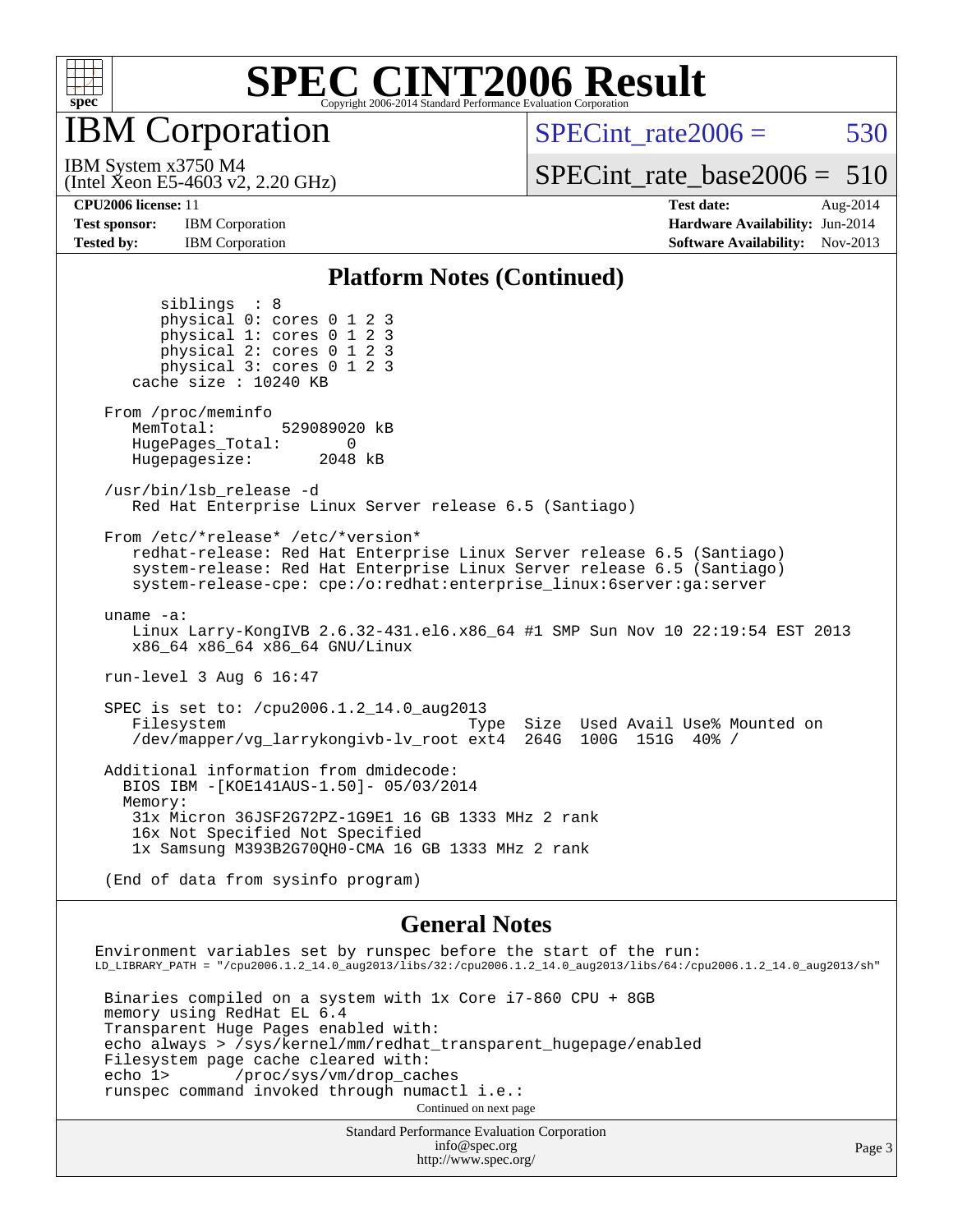

## IBM Corporation

SPECint rate $2006 = 530$ 

(Intel Xeon E5-4603 v2, 2.20 GHz) IBM System x3750 M4

[SPECint\\_rate\\_base2006 =](http://www.spec.org/auto/cpu2006/Docs/result-fields.html#SPECintratebase2006) 510

**[Test sponsor:](http://www.spec.org/auto/cpu2006/Docs/result-fields.html#Testsponsor)** IBM Corporation **[Hardware Availability:](http://www.spec.org/auto/cpu2006/Docs/result-fields.html#HardwareAvailability)** Jun-2014

**[CPU2006 license:](http://www.spec.org/auto/cpu2006/Docs/result-fields.html#CPU2006license)** 11 **[Test date:](http://www.spec.org/auto/cpu2006/Docs/result-fields.html#Testdate)** Aug-2014 [Tested by:](http://www.spec.org/auto/cpu2006/Docs/result-fields.html#Testedby) IBM Corporation **[Software Availability:](http://www.spec.org/auto/cpu2006/Docs/result-fields.html#SoftwareAvailability)** Nov-2013

#### **[General Notes \(Continued\)](http://www.spec.org/auto/cpu2006/Docs/result-fields.html#GeneralNotes)**

numactl --interleave=all runspec <etc>

## **[Base Compiler Invocation](http://www.spec.org/auto/cpu2006/Docs/result-fields.html#BaseCompilerInvocation)**

[C benchmarks](http://www.spec.org/auto/cpu2006/Docs/result-fields.html#Cbenchmarks): [icc -m32](http://www.spec.org/cpu2006/results/res2014q3/cpu2006-20140808-30838.flags.html#user_CCbase_intel_icc_5ff4a39e364c98233615fdd38438c6f2)

[C++ benchmarks:](http://www.spec.org/auto/cpu2006/Docs/result-fields.html#CXXbenchmarks) [icpc -m32](http://www.spec.org/cpu2006/results/res2014q3/cpu2006-20140808-30838.flags.html#user_CXXbase_intel_icpc_4e5a5ef1a53fd332b3c49e69c3330699)

**[Base Portability Flags](http://www.spec.org/auto/cpu2006/Docs/result-fields.html#BasePortabilityFlags)**

 400.perlbench: [-DSPEC\\_CPU\\_LINUX\\_IA32](http://www.spec.org/cpu2006/results/res2014q3/cpu2006-20140808-30838.flags.html#b400.perlbench_baseCPORTABILITY_DSPEC_CPU_LINUX_IA32) 462.libquantum: [-DSPEC\\_CPU\\_LINUX](http://www.spec.org/cpu2006/results/res2014q3/cpu2006-20140808-30838.flags.html#b462.libquantum_baseCPORTABILITY_DSPEC_CPU_LINUX) 483.xalancbmk: [-DSPEC\\_CPU\\_LINUX](http://www.spec.org/cpu2006/results/res2014q3/cpu2006-20140808-30838.flags.html#b483.xalancbmk_baseCXXPORTABILITY_DSPEC_CPU_LINUX)

## **[Base Optimization Flags](http://www.spec.org/auto/cpu2006/Docs/result-fields.html#BaseOptimizationFlags)**

[C benchmarks](http://www.spec.org/auto/cpu2006/Docs/result-fields.html#Cbenchmarks):

[-xSSE4.2](http://www.spec.org/cpu2006/results/res2014q3/cpu2006-20140808-30838.flags.html#user_CCbase_f-xSSE42_f91528193cf0b216347adb8b939d4107) [-ipo](http://www.spec.org/cpu2006/results/res2014q3/cpu2006-20140808-30838.flags.html#user_CCbase_f-ipo) [-O3](http://www.spec.org/cpu2006/results/res2014q3/cpu2006-20140808-30838.flags.html#user_CCbase_f-O3) [-no-prec-div](http://www.spec.org/cpu2006/results/res2014q3/cpu2006-20140808-30838.flags.html#user_CCbase_f-no-prec-div) [-opt-prefetch](http://www.spec.org/cpu2006/results/res2014q3/cpu2006-20140808-30838.flags.html#user_CCbase_f-opt-prefetch) [-opt-mem-layout-trans=3](http://www.spec.org/cpu2006/results/res2014q3/cpu2006-20140808-30838.flags.html#user_CCbase_f-opt-mem-layout-trans_a7b82ad4bd7abf52556d4961a2ae94d5)

[C++ benchmarks:](http://www.spec.org/auto/cpu2006/Docs/result-fields.html#CXXbenchmarks)

[-xSSE4.2](http://www.spec.org/cpu2006/results/res2014q3/cpu2006-20140808-30838.flags.html#user_CXXbase_f-xSSE42_f91528193cf0b216347adb8b939d4107) [-ipo](http://www.spec.org/cpu2006/results/res2014q3/cpu2006-20140808-30838.flags.html#user_CXXbase_f-ipo) [-O3](http://www.spec.org/cpu2006/results/res2014q3/cpu2006-20140808-30838.flags.html#user_CXXbase_f-O3) [-no-prec-div](http://www.spec.org/cpu2006/results/res2014q3/cpu2006-20140808-30838.flags.html#user_CXXbase_f-no-prec-div) [-opt-prefetch](http://www.spec.org/cpu2006/results/res2014q3/cpu2006-20140808-30838.flags.html#user_CXXbase_f-opt-prefetch) [-opt-mem-layout-trans=3](http://www.spec.org/cpu2006/results/res2014q3/cpu2006-20140808-30838.flags.html#user_CXXbase_f-opt-mem-layout-trans_a7b82ad4bd7abf52556d4961a2ae94d5) [-Wl,-z,muldefs](http://www.spec.org/cpu2006/results/res2014q3/cpu2006-20140808-30838.flags.html#user_CXXbase_link_force_multiple1_74079c344b956b9658436fd1b6dd3a8a) [-L/sh -lsmartheap](http://www.spec.org/cpu2006/results/res2014q3/cpu2006-20140808-30838.flags.html#user_CXXbase_SmartHeap_32f6c82aa1ed9c52345d30cf6e4a0499)

## **[Base Other Flags](http://www.spec.org/auto/cpu2006/Docs/result-fields.html#BaseOtherFlags)**

[C benchmarks](http://www.spec.org/auto/cpu2006/Docs/result-fields.html#Cbenchmarks):

403.gcc: [-Dalloca=\\_alloca](http://www.spec.org/cpu2006/results/res2014q3/cpu2006-20140808-30838.flags.html#b403.gcc_baseEXTRA_CFLAGS_Dalloca_be3056838c12de2578596ca5467af7f3)

### **[Peak Compiler Invocation](http://www.spec.org/auto/cpu2006/Docs/result-fields.html#PeakCompilerInvocation)**

[C benchmarks \(except as noted below\)](http://www.spec.org/auto/cpu2006/Docs/result-fields.html#Cbenchmarksexceptasnotedbelow):

[icc -m32](http://www.spec.org/cpu2006/results/res2014q3/cpu2006-20140808-30838.flags.html#user_CCpeak_intel_icc_5ff4a39e364c98233615fdd38438c6f2)

400.perlbench: [icc -m64](http://www.spec.org/cpu2006/results/res2014q3/cpu2006-20140808-30838.flags.html#user_peakCCLD400_perlbench_intel_icc_64bit_bda6cc9af1fdbb0edc3795bac97ada53)

401.bzip2: [icc -m64](http://www.spec.org/cpu2006/results/res2014q3/cpu2006-20140808-30838.flags.html#user_peakCCLD401_bzip2_intel_icc_64bit_bda6cc9af1fdbb0edc3795bac97ada53)

456.hmmer: [icc -m64](http://www.spec.org/cpu2006/results/res2014q3/cpu2006-20140808-30838.flags.html#user_peakCCLD456_hmmer_intel_icc_64bit_bda6cc9af1fdbb0edc3795bac97ada53)

Continued on next page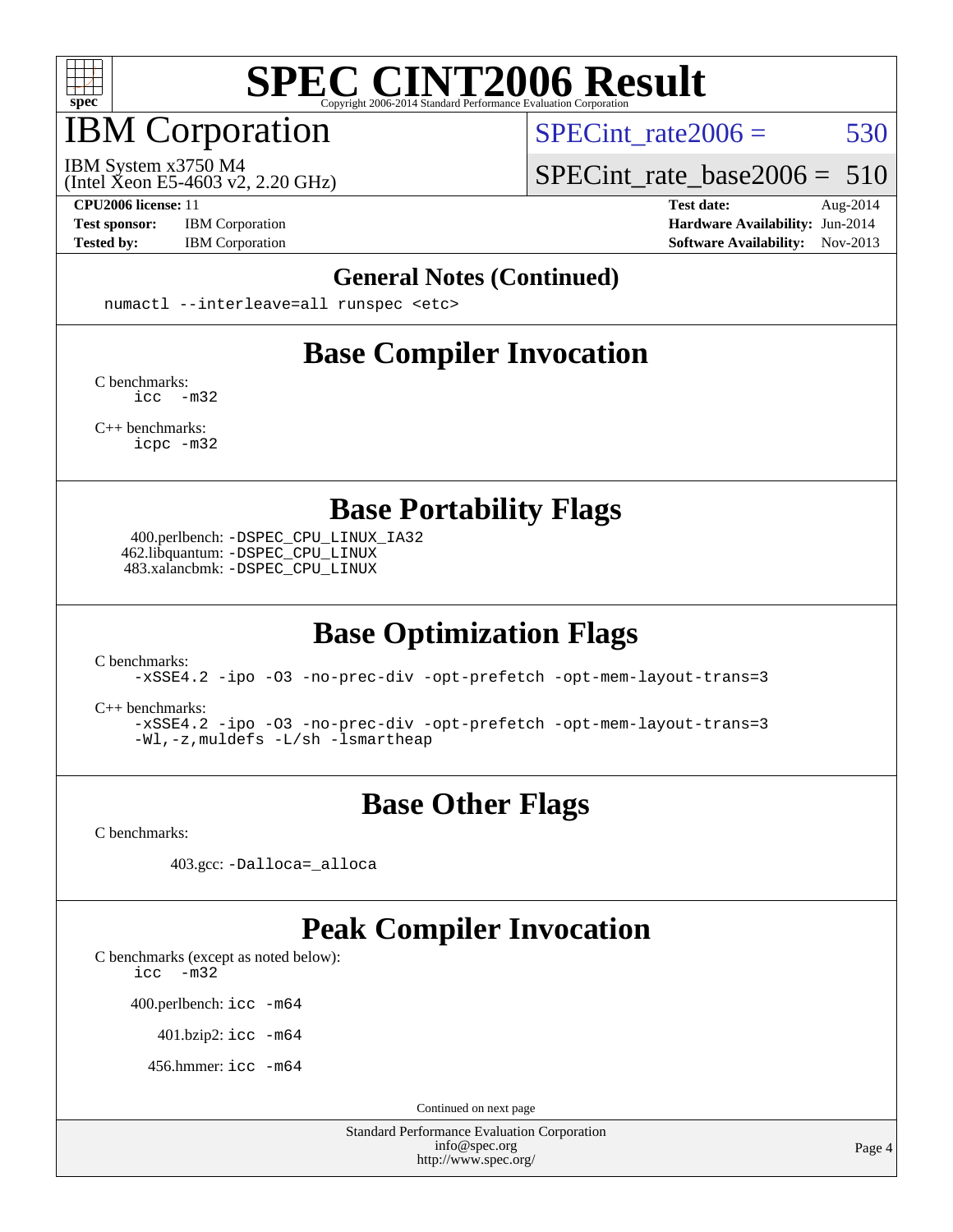

IBM Corporation

SPECint rate $2006 = 530$ 

(Intel Xeon E5-4603 v2, 2.20 GHz) IBM System x3750 M4

SPECint rate base2006 =  $510$ 

**[CPU2006 license:](http://www.spec.org/auto/cpu2006/Docs/result-fields.html#CPU2006license)** 11 **[Test date:](http://www.spec.org/auto/cpu2006/Docs/result-fields.html#Testdate)** Aug-2014 **[Test sponsor:](http://www.spec.org/auto/cpu2006/Docs/result-fields.html#Testsponsor)** IBM Corporation **[Hardware Availability:](http://www.spec.org/auto/cpu2006/Docs/result-fields.html#HardwareAvailability)** Jun-2014 **[Tested by:](http://www.spec.org/auto/cpu2006/Docs/result-fields.html#Testedby)** IBM Corporation **IBM** Corporation **[Software Availability:](http://www.spec.org/auto/cpu2006/Docs/result-fields.html#SoftwareAvailability)** Nov-2013

## **[Peak Compiler Invocation \(Continued\)](http://www.spec.org/auto/cpu2006/Docs/result-fields.html#PeakCompilerInvocation)**

458.sjeng: [icc -m64](http://www.spec.org/cpu2006/results/res2014q3/cpu2006-20140808-30838.flags.html#user_peakCCLD458_sjeng_intel_icc_64bit_bda6cc9af1fdbb0edc3795bac97ada53)

[C++ benchmarks:](http://www.spec.org/auto/cpu2006/Docs/result-fields.html#CXXbenchmarks) [icpc -m32](http://www.spec.org/cpu2006/results/res2014q3/cpu2006-20140808-30838.flags.html#user_CXXpeak_intel_icpc_4e5a5ef1a53fd332b3c49e69c3330699)

**[Peak Portability Flags](http://www.spec.org/auto/cpu2006/Docs/result-fields.html#PeakPortabilityFlags)**

 400.perlbench: [-DSPEC\\_CPU\\_LP64](http://www.spec.org/cpu2006/results/res2014q3/cpu2006-20140808-30838.flags.html#b400.perlbench_peakCPORTABILITY_DSPEC_CPU_LP64) [-DSPEC\\_CPU\\_LINUX\\_X64](http://www.spec.org/cpu2006/results/res2014q3/cpu2006-20140808-30838.flags.html#b400.perlbench_peakCPORTABILITY_DSPEC_CPU_LINUX_X64) 401.bzip2: [-DSPEC\\_CPU\\_LP64](http://www.spec.org/cpu2006/results/res2014q3/cpu2006-20140808-30838.flags.html#suite_peakCPORTABILITY401_bzip2_DSPEC_CPU_LP64) 456.hmmer: [-DSPEC\\_CPU\\_LP64](http://www.spec.org/cpu2006/results/res2014q3/cpu2006-20140808-30838.flags.html#suite_peakCPORTABILITY456_hmmer_DSPEC_CPU_LP64) 458.sjeng: [-DSPEC\\_CPU\\_LP64](http://www.spec.org/cpu2006/results/res2014q3/cpu2006-20140808-30838.flags.html#suite_peakCPORTABILITY458_sjeng_DSPEC_CPU_LP64) 462.libquantum: [-DSPEC\\_CPU\\_LINUX](http://www.spec.org/cpu2006/results/res2014q3/cpu2006-20140808-30838.flags.html#b462.libquantum_peakCPORTABILITY_DSPEC_CPU_LINUX) 483.xalancbmk: [-DSPEC\\_CPU\\_LINUX](http://www.spec.org/cpu2006/results/res2014q3/cpu2006-20140808-30838.flags.html#b483.xalancbmk_peakCXXPORTABILITY_DSPEC_CPU_LINUX)

### **[Peak Optimization Flags](http://www.spec.org/auto/cpu2006/Docs/result-fields.html#PeakOptimizationFlags)**

[C benchmarks](http://www.spec.org/auto/cpu2006/Docs/result-fields.html#Cbenchmarks):

 400.perlbench: [-xSSE4.2](http://www.spec.org/cpu2006/results/res2014q3/cpu2006-20140808-30838.flags.html#user_peakPASS2_CFLAGSPASS2_LDCFLAGS400_perlbench_f-xSSE42_f91528193cf0b216347adb8b939d4107)(pass 2) [-prof-gen](http://www.spec.org/cpu2006/results/res2014q3/cpu2006-20140808-30838.flags.html#user_peakPASS1_CFLAGSPASS1_LDCFLAGS400_perlbench_prof_gen_e43856698f6ca7b7e442dfd80e94a8fc)(pass 1) [-ipo](http://www.spec.org/cpu2006/results/res2014q3/cpu2006-20140808-30838.flags.html#user_peakPASS2_CFLAGSPASS2_LDCFLAGS400_perlbench_f-ipo)(pass 2) [-O3](http://www.spec.org/cpu2006/results/res2014q3/cpu2006-20140808-30838.flags.html#user_peakPASS2_CFLAGSPASS2_LDCFLAGS400_perlbench_f-O3)(pass 2) [-no-prec-div](http://www.spec.org/cpu2006/results/res2014q3/cpu2006-20140808-30838.flags.html#user_peakPASS2_CFLAGSPASS2_LDCFLAGS400_perlbench_f-no-prec-div)(pass 2) [-prof-use](http://www.spec.org/cpu2006/results/res2014q3/cpu2006-20140808-30838.flags.html#user_peakPASS2_CFLAGSPASS2_LDCFLAGS400_perlbench_prof_use_bccf7792157ff70d64e32fe3e1250b55)(pass 2) [-auto-ilp32](http://www.spec.org/cpu2006/results/res2014q3/cpu2006-20140808-30838.flags.html#user_peakCOPTIMIZE400_perlbench_f-auto-ilp32) 401.bzip2: [-xSSE4.2](http://www.spec.org/cpu2006/results/res2014q3/cpu2006-20140808-30838.flags.html#user_peakPASS2_CFLAGSPASS2_LDCFLAGS401_bzip2_f-xSSE42_f91528193cf0b216347adb8b939d4107)(pass 2) [-prof-gen](http://www.spec.org/cpu2006/results/res2014q3/cpu2006-20140808-30838.flags.html#user_peakPASS1_CFLAGSPASS1_LDCFLAGS401_bzip2_prof_gen_e43856698f6ca7b7e442dfd80e94a8fc)(pass 1) [-ipo](http://www.spec.org/cpu2006/results/res2014q3/cpu2006-20140808-30838.flags.html#user_peakPASS2_CFLAGSPASS2_LDCFLAGS401_bzip2_f-ipo)(pass 2) [-O3](http://www.spec.org/cpu2006/results/res2014q3/cpu2006-20140808-30838.flags.html#user_peakPASS2_CFLAGSPASS2_LDCFLAGS401_bzip2_f-O3)(pass 2) [-no-prec-div](http://www.spec.org/cpu2006/results/res2014q3/cpu2006-20140808-30838.flags.html#user_peakPASS2_CFLAGSPASS2_LDCFLAGS401_bzip2_f-no-prec-div)(pass 2) [-prof-use](http://www.spec.org/cpu2006/results/res2014q3/cpu2006-20140808-30838.flags.html#user_peakPASS2_CFLAGSPASS2_LDCFLAGS401_bzip2_prof_use_bccf7792157ff70d64e32fe3e1250b55)(pass 2) [-opt-prefetch](http://www.spec.org/cpu2006/results/res2014q3/cpu2006-20140808-30838.flags.html#user_peakCOPTIMIZE401_bzip2_f-opt-prefetch) [-auto-ilp32](http://www.spec.org/cpu2006/results/res2014q3/cpu2006-20140808-30838.flags.html#user_peakCOPTIMIZE401_bzip2_f-auto-ilp32) [-ansi-alias](http://www.spec.org/cpu2006/results/res2014q3/cpu2006-20140808-30838.flags.html#user_peakCOPTIMIZE401_bzip2_f-ansi-alias)  $403.\text{gcc: basepeak}$  = yes  $429$ .mcf: basepeak = yes 445.gobmk: [-xSSE4.2](http://www.spec.org/cpu2006/results/res2014q3/cpu2006-20140808-30838.flags.html#user_peakPASS2_CFLAGSPASS2_LDCFLAGS445_gobmk_f-xSSE42_f91528193cf0b216347adb8b939d4107)(pass 2) [-prof-gen](http://www.spec.org/cpu2006/results/res2014q3/cpu2006-20140808-30838.flags.html#user_peakPASS1_CFLAGSPASS1_LDCFLAGS445_gobmk_prof_gen_e43856698f6ca7b7e442dfd80e94a8fc)(pass 1) [-prof-use](http://www.spec.org/cpu2006/results/res2014q3/cpu2006-20140808-30838.flags.html#user_peakPASS2_CFLAGSPASS2_LDCFLAGS445_gobmk_prof_use_bccf7792157ff70d64e32fe3e1250b55)(pass 2) [-ansi-alias](http://www.spec.org/cpu2006/results/res2014q3/cpu2006-20140808-30838.flags.html#user_peakCOPTIMIZE445_gobmk_f-ansi-alias) [-opt-mem-layout-trans=3](http://www.spec.org/cpu2006/results/res2014q3/cpu2006-20140808-30838.flags.html#user_peakCOPTIMIZE445_gobmk_f-opt-mem-layout-trans_a7b82ad4bd7abf52556d4961a2ae94d5) 456.hmmer: [-xSSE4.2](http://www.spec.org/cpu2006/results/res2014q3/cpu2006-20140808-30838.flags.html#user_peakCOPTIMIZE456_hmmer_f-xSSE42_f91528193cf0b216347adb8b939d4107) [-ipo](http://www.spec.org/cpu2006/results/res2014q3/cpu2006-20140808-30838.flags.html#user_peakCOPTIMIZE456_hmmer_f-ipo) [-O3](http://www.spec.org/cpu2006/results/res2014q3/cpu2006-20140808-30838.flags.html#user_peakCOPTIMIZE456_hmmer_f-O3) [-no-prec-div](http://www.spec.org/cpu2006/results/res2014q3/cpu2006-20140808-30838.flags.html#user_peakCOPTIMIZE456_hmmer_f-no-prec-div) [-unroll2](http://www.spec.org/cpu2006/results/res2014q3/cpu2006-20140808-30838.flags.html#user_peakCOPTIMIZE456_hmmer_f-unroll_784dae83bebfb236979b41d2422d7ec2) [-auto-ilp32](http://www.spec.org/cpu2006/results/res2014q3/cpu2006-20140808-30838.flags.html#user_peakCOPTIMIZE456_hmmer_f-auto-ilp32) 458.sjeng: [-xSSE4.2](http://www.spec.org/cpu2006/results/res2014q3/cpu2006-20140808-30838.flags.html#user_peakPASS2_CFLAGSPASS2_LDCFLAGS458_sjeng_f-xSSE42_f91528193cf0b216347adb8b939d4107)(pass 2) [-prof-gen](http://www.spec.org/cpu2006/results/res2014q3/cpu2006-20140808-30838.flags.html#user_peakPASS1_CFLAGSPASS1_LDCFLAGS458_sjeng_prof_gen_e43856698f6ca7b7e442dfd80e94a8fc)(pass 1) [-ipo](http://www.spec.org/cpu2006/results/res2014q3/cpu2006-20140808-30838.flags.html#user_peakPASS2_CFLAGSPASS2_LDCFLAGS458_sjeng_f-ipo)(pass 2) [-O3](http://www.spec.org/cpu2006/results/res2014q3/cpu2006-20140808-30838.flags.html#user_peakPASS2_CFLAGSPASS2_LDCFLAGS458_sjeng_f-O3)(pass 2) [-no-prec-div](http://www.spec.org/cpu2006/results/res2014q3/cpu2006-20140808-30838.flags.html#user_peakPASS2_CFLAGSPASS2_LDCFLAGS458_sjeng_f-no-prec-div)(pass 2) [-prof-use](http://www.spec.org/cpu2006/results/res2014q3/cpu2006-20140808-30838.flags.html#user_peakPASS2_CFLAGSPASS2_LDCFLAGS458_sjeng_prof_use_bccf7792157ff70d64e32fe3e1250b55)(pass 2) [-unroll4](http://www.spec.org/cpu2006/results/res2014q3/cpu2006-20140808-30838.flags.html#user_peakCOPTIMIZE458_sjeng_f-unroll_4e5e4ed65b7fd20bdcd365bec371b81f) [-auto-ilp32](http://www.spec.org/cpu2006/results/res2014q3/cpu2006-20140808-30838.flags.html#user_peakCOPTIMIZE458_sjeng_f-auto-ilp32)  $462$ .libquantum: basepeak = yes 464.h264ref: [-xSSE4.2](http://www.spec.org/cpu2006/results/res2014q3/cpu2006-20140808-30838.flags.html#user_peakPASS2_CFLAGSPASS2_LDCFLAGS464_h264ref_f-xSSE42_f91528193cf0b216347adb8b939d4107)(pass 2) [-prof-gen](http://www.spec.org/cpu2006/results/res2014q3/cpu2006-20140808-30838.flags.html#user_peakPASS1_CFLAGSPASS1_LDCFLAGS464_h264ref_prof_gen_e43856698f6ca7b7e442dfd80e94a8fc)(pass 1) [-ipo](http://www.spec.org/cpu2006/results/res2014q3/cpu2006-20140808-30838.flags.html#user_peakPASS2_CFLAGSPASS2_LDCFLAGS464_h264ref_f-ipo)(pass 2) [-O3](http://www.spec.org/cpu2006/results/res2014q3/cpu2006-20140808-30838.flags.html#user_peakPASS2_CFLAGSPASS2_LDCFLAGS464_h264ref_f-O3)(pass 2) [-no-prec-div](http://www.spec.org/cpu2006/results/res2014q3/cpu2006-20140808-30838.flags.html#user_peakPASS2_CFLAGSPASS2_LDCFLAGS464_h264ref_f-no-prec-div)(pass 2) [-prof-use](http://www.spec.org/cpu2006/results/res2014q3/cpu2006-20140808-30838.flags.html#user_peakPASS2_CFLAGSPASS2_LDCFLAGS464_h264ref_prof_use_bccf7792157ff70d64e32fe3e1250b55)(pass 2) [-unroll2](http://www.spec.org/cpu2006/results/res2014q3/cpu2006-20140808-30838.flags.html#user_peakCOPTIMIZE464_h264ref_f-unroll_784dae83bebfb236979b41d2422d7ec2) [-ansi-alias](http://www.spec.org/cpu2006/results/res2014q3/cpu2006-20140808-30838.flags.html#user_peakCOPTIMIZE464_h264ref_f-ansi-alias)

Continued on next page